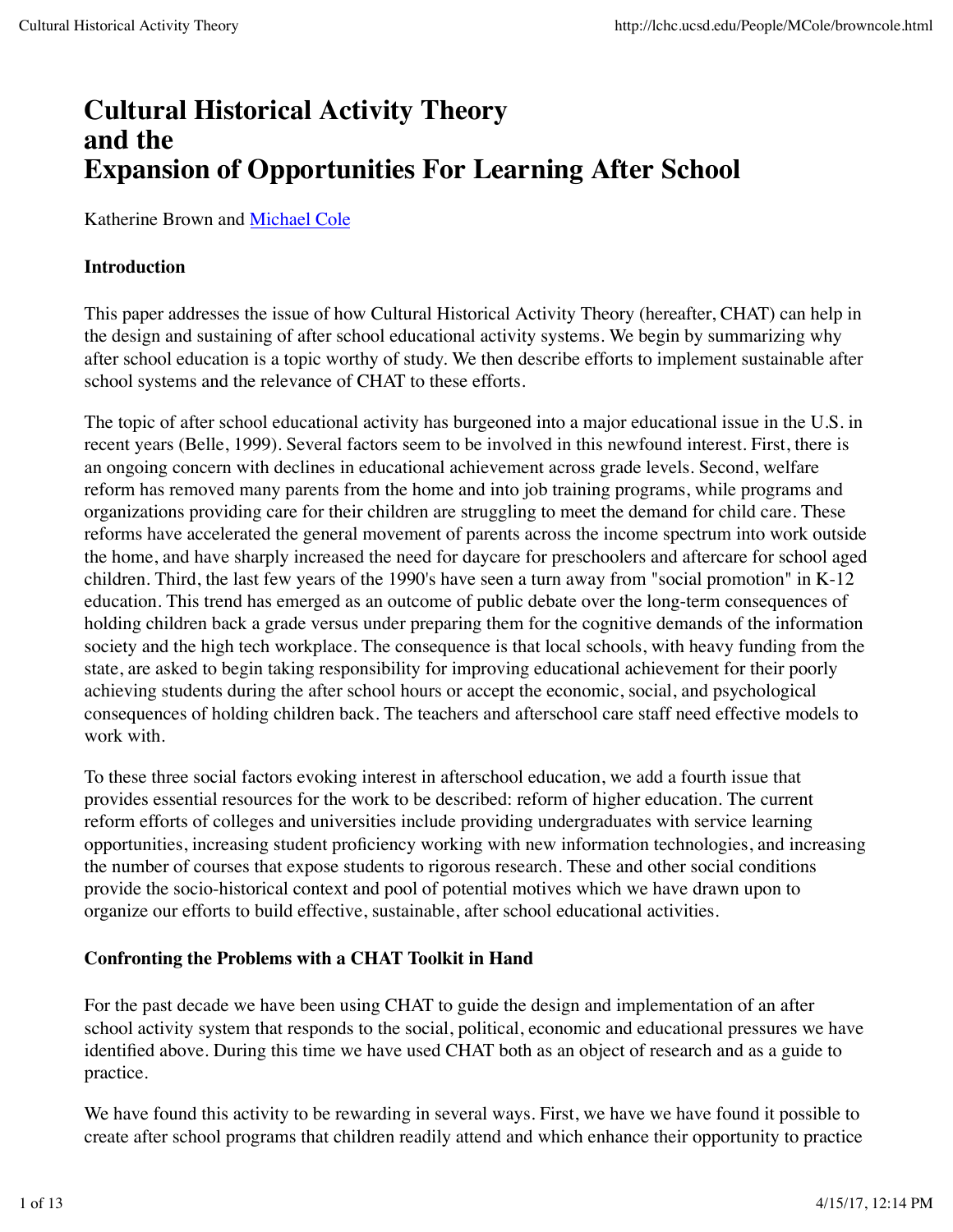and extend academic and social abilities. Second, we have provided social science undergraduates with college and university courses that place them in community settings where they play and learn with children, assist adult staff members by enriching the ratio of attentive adults and fostering educationally beneficial interactions. Undergraduates respond with an increase in subject matter knowledge, familiarity with ethnographic and psychological research methods, as well as the experience of finding theories learned in school of practical use in an activity they value. Third, as researchers we have been provided with facilities that enable us productively to test and expand our understanding of human development and its institutional foundations.

#### **The Fifth Dimension: UCSD's Normative Model**

As we shall see, an essential feature of the Fifth Dimension is its adaptability to specific local conditions. Nonetheless, there are similarities across implementations which make it useful to provide a provisional description for purposes of exposition. When asked to describe a Fifth Dimension briefly to potential collaborators or in articles, (Nicolopolou and Cole, 1993, Brown and Cole, 1997), we produce a normative description, such as the following :

The Fifth Dimension is an educational activity system that offers school aged children a specially designed environment in which to explore a variety of off-the-shelf computer games and game-like educational activities during the after school hours. The computer games are a part of a make-believe play world that includes non-computer games like origami, chess, and boggle and a variety of other artifacts. "Task cards" or "adventure guides" written by project staff members for each game are designed to help participants (both children and undergraduate students) orient to the game, to form goals, and to chart progress toward becoming an expert. The task cards provide a variety of requirements to externalize, reflect upon and criticize information, to write to someone, to look up information in an encyclopedia, and to teach someone else what one has learned, in addition to the intellectual tasks written into the software or game activity itself.

As a means of distributing the children's and undergraduates use of the various games the Fifth Dimension contains a table-top or wall chart maze consisting of some 20 rooms. Each room provides access to two or more games, and the children may choose. which games to play as they enter each room.

There is an electronic entity (a wizard/wizardesss ) who is said to live in the Internet. The entity writes to (and sometimes chats with) the children and undergraduates via the Internet. In the mythology of the Fifth Dimension, the wizard/ess and acts as the participants' patron, provider of games, mediator of disputes, and the source of computer glitches and other misfortunes.

Because it is located in a community institution, the Fifth Dimension activities require the presence of a local "site coordinator" who greets the participants as they arrive and supervises the flow of activity in the room. The site coordinator is trained to recognize and support the pedagogical ideals and curricular practices that mark the Fifth Dimension as "different"-- a different way for kids to use computers, a different way of playing with other children, and a different way for adults to interact with children.

The presence of university and college students is a major draw for the children. The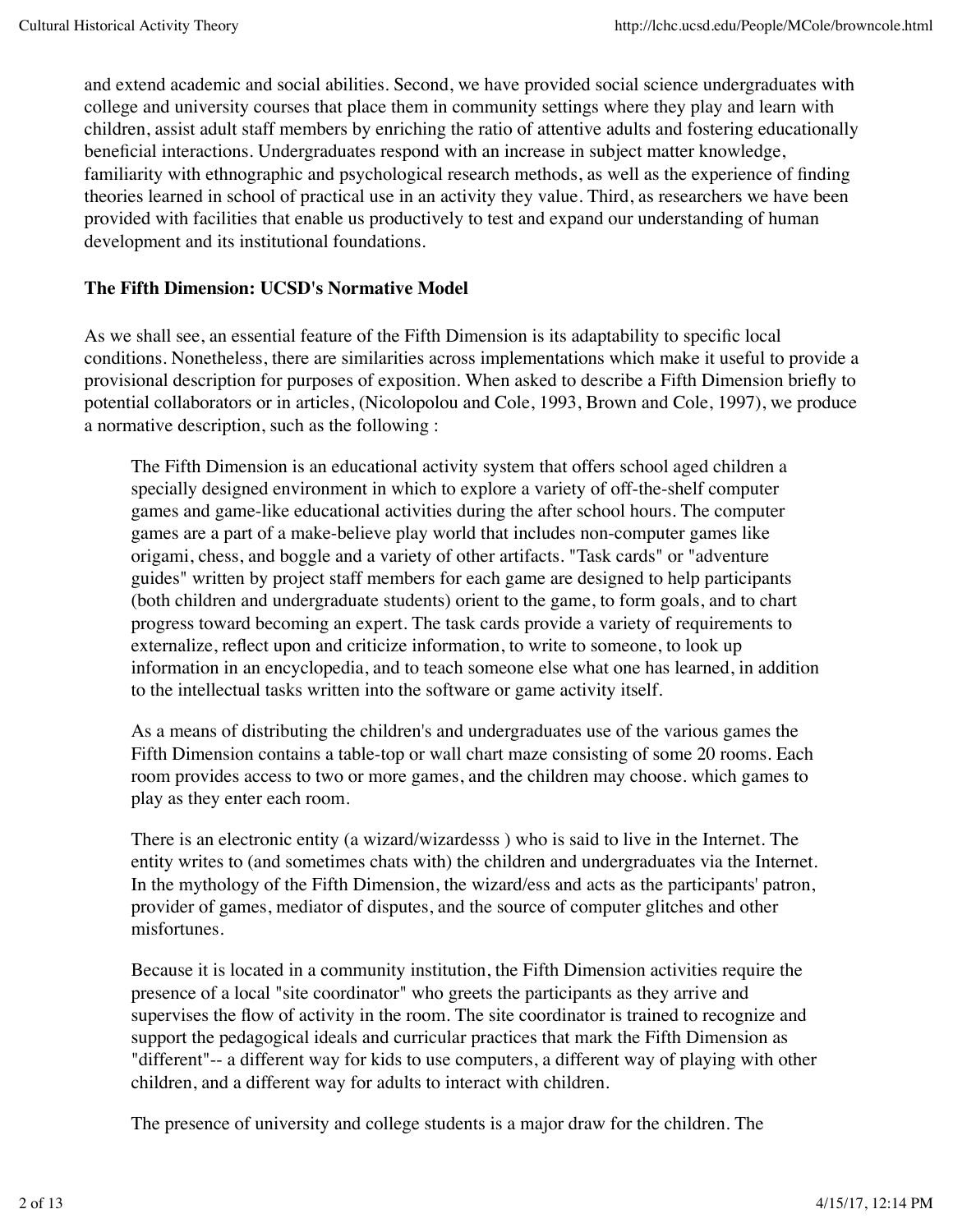participating college students are enrolled in a course focused on fieldwork in a community setting. At UC San Diego, an institution that emphasizes research, the university course associated with student participation is an intensive, 6 unit class that emphasizes deep understanding of basic developmental principles, the use of new information technologies for organizing learning, and writing fieldnotes and research papers. The undergraduates write papers about the development of individual children, the educative value of different games, differences in the ways that boys and girls participate in the play world, variations in language use and site culture, and other topics that bring regular course work and field observations together.

In short, considered in its community context, the Fifth Dimension is organized to create an institutionalized version of the form of interaction that Vygotsky (1978) referred to as a zone of proximal development for participants. From time to time there is creative confusion about who the more capable peers might be (when novice undergraduates encounter children highly skilled in playing educational computer games about which they know nothing). But the general cultural of collaborative learning that is created serves the development of all.

Before moving on, we want to call attention to two important features of this description in the present context. First, because it is a normative description, it is written ahistorically: it describes a "once and future", idealized reality. In practice, every Fifth Dimension is a reflection of its time and place, coming to fruition in diverse concrete circumstances. Second, and closely related, the description is abstract: it does not reveal the complexity involved in dealing with ever-shifting resources on both the community and university side of the partnership. The concrete reality gives vivid life to the notion that change is the only constant: undergraduates change every academic quarter, community personnel come and go frequently, children's participation varies enormously, from a single visit to repeated weekly visits that, in some cases last for years. The actual games played by the children change along with the hardware at a pace we could not imagine or anticipate when these activities began two decades ago.

## **Some Useful CHAT Tools for Creating and Running a Fifth Dimension**

. There have been a number of useful presentations of the general principles of cultural-historical activity theory which have drawn on to guide us in our work (Cole and Engestrom, 1995, Vygotsky, 1978, Engestrom, 1987.) In this section we select some principles that have played an especially important role in our attempts to use CHAT as a tool for building and maintaining afterschool educational activities.

#### **The centrality of context and activity**

As noted in earlier publications, the notions of context and activity are used in a variety of ways by contemporary social scientists (Cole, 1996). In some cases we have found it useful to use a "socialecological" concept of context, ordinarily represented as a set of concentric circles or nested dolls in which the focal activities being at or near the center, constituted by and constituting the levels above and below them (Bronfenbrenner & Morris, 1998; Cole, 1996). In using a "concentric circles" notion of context we are especially mindful of the fact that causal influences flow between largest and smallest circles in *both directions*. Used in this manner, the image of concentric circles captures the embeddedness of joint mediated activity: an undergraduate child and computer in a corner of a larger club; the club in context as part of a neighborhood ecology, a school district which channels children into afterschool clubs on and off campus; a community whose families the school district serves, etc.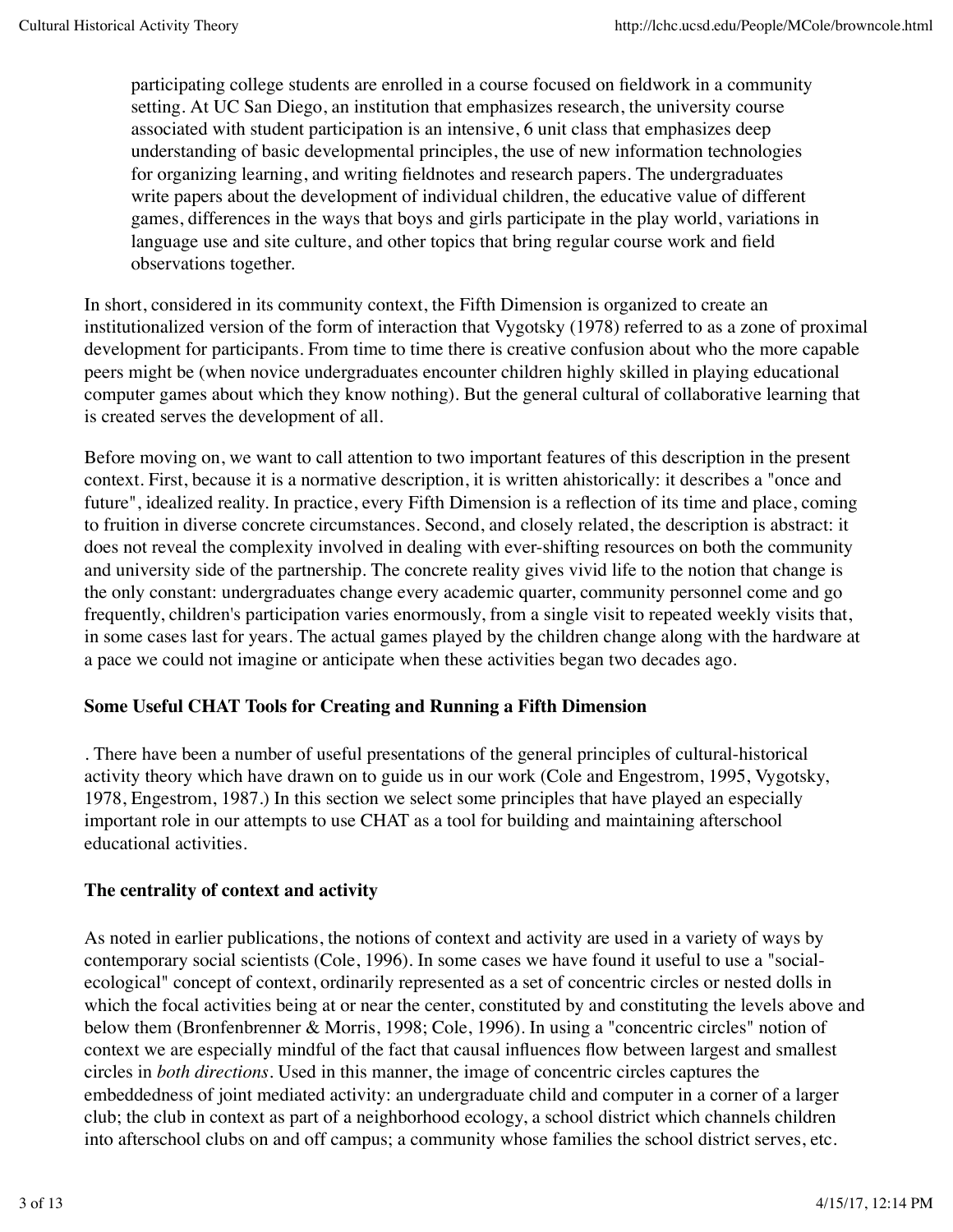At other times it appears most useful to interpret context as "that which weaves together", emphasizing he co-constitution of the phenomena of interest -- in the current case, the ways that ideologies, artifacts, institutions, and individuals coordinate such that a particular pattern of afterschool activity emerges. The context-as-weaving metaphor also helps us to keep in mind that there is a temporal dimension essential to context, in addition to a spatial one. It is by tracing changes between the activity and its contexts, considered in both their temporal and spatial dimensions, that allows us to gain some purchase on the problem of understanding the dynamics of change.

As noted by Cole and Engestrom (1993), there is a close affinity between contemporary notions of context and the notion of activity as developed in Russian and German psychology. A special virtue of the use of activity as an adjunct to, or substitute for, the concept of context is that it both forces attention to the historical dimension of the context/activity in question and allows a means of identifying crucial constituents of the phenomenon being investigated as they relate to each other. We often find it useful , for example, to think of the Fifth Dimension activity system as being composed of the interplay of subjects, their competing or complementary objectives, mediational artifacts, social rules, communities, and divisions of labor. At other times we find it useful to focus on how the actions of the participants fulfill their local goals while the activity system satisfies the motives of a larger community of parents, social welfare agency administrators, and educators who seek a better future for their children through the provision of the site.

An example of a contextual element that is more or less constant across implementations of the Fifth Dimension is that the program runs after school. In the life of the community, after school is a time for young people to play and to "hang out" . In middle class culture, lessons in dance, music, seasonal sports leagues, or scouting are standard fare for those with the resources (Zarabatany et al. , 1990). For many children it is a time to attend one of a variety of loosely structured after school care programs which are generally designed to keep children active and amused until their parents can pick them up (Belle, 1999).

## **The importance of goal formation.**

Each adaptation of the model initiated 20 years ago is intended to be a cooperative effort between people affiliated with universities and people affiliated with community institutions. Such collaborations require what Olga Vasquez (1994) refers to as "dynamic relations of exchange." Consequently, we begin by seeking to establish common goals. At the highest level this was easy: all of the community institutions wanted enriched educational experiences for their children whether they approached us or we approached them about collaborating. All were focused on after- school activities. This was the object of the program. But when it came to subgoals necessary for achieving the joint action, something like "joint goal formation" was a primary condition for implementation and the continued existence of the desired alternative program.

Whether the point of view considered is that of a child, an undergraduate, a parent, a club staff programming director, a university administrator or research associate, we have found that each participant has to have sufficient motivation to commit time and resources to the activity. Each has to experience their involvement and their benefits to be preferable to existing alternatives. For this to happen, a solid understanding of the authentic motives, constraints and resources of the varied participants is key.

## **The notion of leading activity**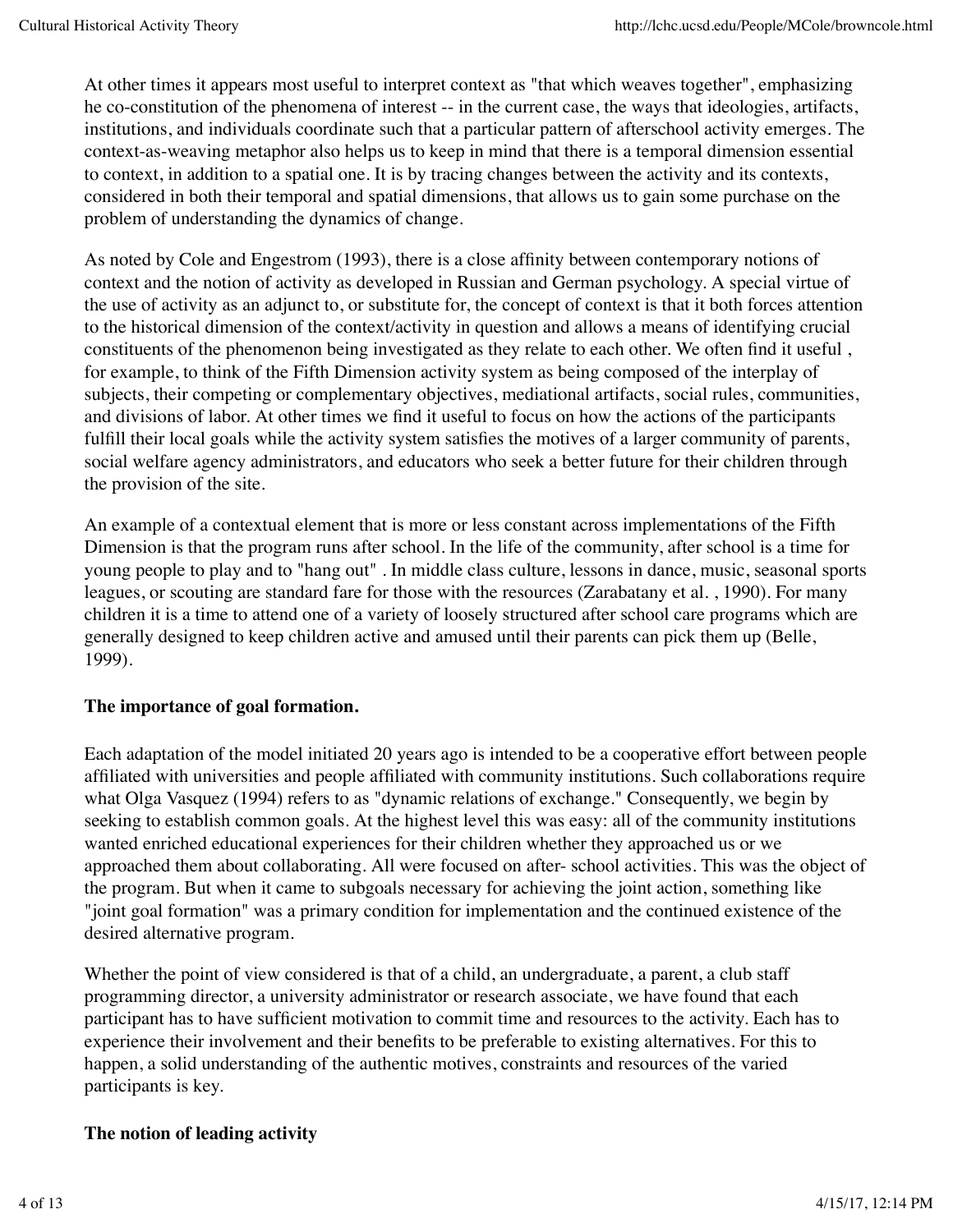The issue of the Fifth Dimension's location "between" home and school points to a variety of sources of motivation for participation: play, peer interaction, and learning are prominent candidates for children. These motives plus work (e.g. receiving course credit) are motives for the undergraduates. For researchers, a leading activity is testing the efficacy of play-world content, and interactional dynamics indicated by our theories about development and sustainability. It is important to us that our activities be insulated somewhat from the dictates of formal educational policy and curriculum mandates. Yet we are responsible to our "measurable achievement" oriented partners' expectations that our activities demonstrably support school-based efforts to achieve those mandates.

In order for the activities we design to be successful, they must contain opportunities to satisfy any and all of the motives of its many participants. The motives shift as the local object of activity shifts. So we must create and recreate the activity system in a way that keeps up with the changes and variances in the "leading activities." important to its members.

## **The role of discoordination in change.**

The ongoing process of modification each system undergoes means that discoordination and conflict will inevitably occur both within and between systems. For example, the education/play mix of the Fifth Dimension places somewhat "formal" demands for regular staffing, upkeep of equipment, and a different way for children and adults to interact (non-hierarchical, non-directive) upon a harried local club or schools' administration. Their staffing occurs on a modest, often skimpy budget which entails paying low wages, which means high levels of turnover of personnel and hence discoordinations within the system. At the University, the idea of running a course for the entire academic year runs athwart many standard practices, and routinely generates difficulties with respect to administrative support, computer account access for students, and scheduling chaos that erupts when learning takes place beyond the lecture halls and classrooms.

When we shift focus to discoordinations between community and university partners, we need look no further than the fact that the university quarter or semester system does not run on the same schedule as the community institutions. How is the activity to be conducted during winter holidays, for example, when Boys and Girls Clubs may remain open, while universities and schools are closed?

We have found it useful to use Engestrom's expansive triangle (1987, 1990) as a tool for identifying the deep seated contradictions giving rise to surface level discoordination and conflict. These discoordinations are experienced negatively by participants who always wish to see the system "running smoothly" ad infintum, not making any waves. But change *is* the only constant in a system. When one system is connected to several others pulling and pushing elements across its boundaries, the sources of discoordination are many and complex.

This perspective supplements the idea of embedded contexts with one that addresses conflict within and between elements of contexts. It shows us, how, for instance the issue of the Fifth Dimension running "afterschool" is more than a contextual factor that must be explored for various leading activities. The conflicts between these leading activities must be worked out over time in an ongoing process of goal formation, reflection, revision, etc.

## **The centrality of communicative practices and mediational means**

Vygotsky (1987) places communication at the center his theory of language and thought by arguing that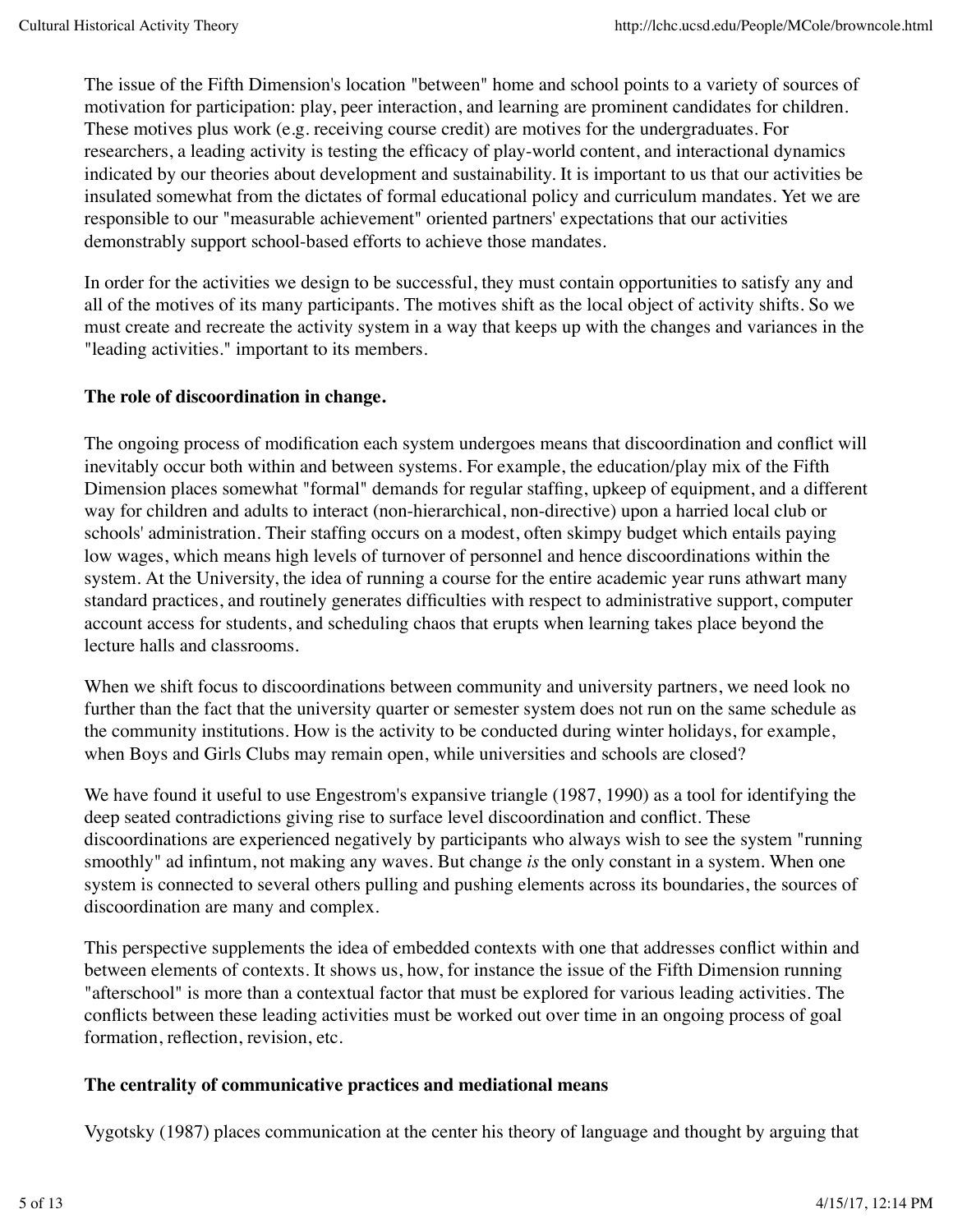"the thought is completed in the word." Therefore, in designing activities, we paid central attention to arranging interactions where adult and child participants had to pause to comment on their problem solving efforts in oral or written reflections. Activities which feature artifact creation in the form of auxiliary tools to aid in interaction through computers is central to the process of meaning making.

Mediation by tools and signs is important at every level in the model. Examples of different forms of mediation are given in the normative description of the model, (below). In this paper, however, we will focus on the role of membership in a consortium of researchers mediating the local experience of participation in a Fifth Dimension. The research consortium is linked by joint access to websites on the Internet, where there is an archive of email messages and fieldnotes about local and joint work. Members of the Fifth Dimension/UCLinks community also interact through videoconferencing (Distance Learning) sessions linking students and faculty members from geographically distant and diverse areas. Of course, conversations also occur through the routes of publication and regional and national meetings attended by a Consortium of researchers interested in the Fifth Dimension.

# **Applying the Principles**

The list of CHAT principles invoked above could be expanded, but instead we will use the space allotted to us to describe the developmental course of two Fifth Dimension systems over the course of three years: (1995 --1997). We will call the sites Big State University and Small Private College. Each of the systems took as its starting point the initial Fifth Dimension, initiated at UC San Diego in 1986-87 and implemented their adaptation in a different way, according to the demands of their local institutional circumstances.

We begin our application of CHAT to these cases with a description of the most salient contextual features followed by a review of the process of goal formation that unfolded at each site. Next, we identify some leading activities of participants who started the activity. Third, we identify key sources of friction and discoordination that participants documented over time at each site. Next, we consider how membership in a larger research consortium mediated the local experiences of project members. We conclude with how our use of CHAT needs to be expanded to help us understand the process of systems -building and maintenance. We now turn to the case summaries viewed through the lens of CHAT principles we outlined above.

## **Big State University**

At Big State University, the Fifth Dimension was formed as a collaboration between the College of Education and several schools in the local area. The Big State Fifth Dimension opened in three elementary schools. The university also runs one on-campus site to which children are bussed. Within a few years it spread to eight schools and the system is currently undergoing further growth. The programs run for 2-3 hours after school each day and the local school bus is present to take the children home at the end of their extended day.

# **The centrality of context**

. Big State University is located in a rural area where children are generally bussed to school. All local schools have an afterschool program which consists of supervising children while they do their homework in the school cafeteria supplemented by some afterschool activities. Parents pay a nominal fee for this service. This circumstance created a large pool of children who could potentially engage in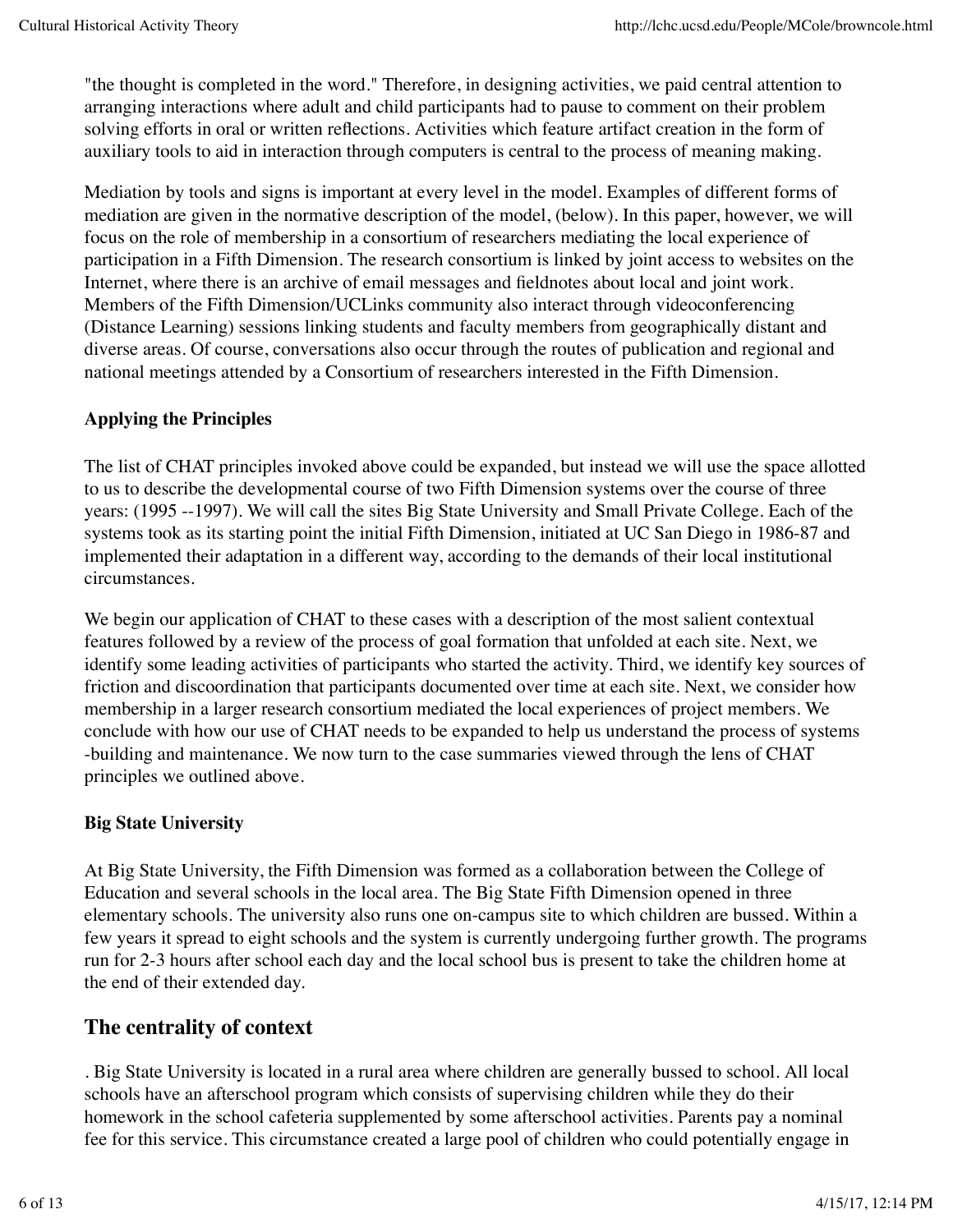Fifth Dimension activities.

Another important contextual factor to be considered in our analysis of the emergence of the Big State Fifth Dimension program is that their College of Education has a major responsibility for supporting the development of technology based instruction in local primary schools. In addition to making available existing relations of exchange between area schools and the university, this prior relationship meant that each program has relatively new, sophisticated and plentiful computers which could be made available for afterschool use. Importantly the schools also have support for maintaining and upgrading their computer facilities, thus relieving the university partners of this responsibility.

Over time there have been important changes in the context of the activity within the Big State School of Education. After a few years the Fifth Dimension-linked course was made a requirement for the students at Big State's College of Education. The institutional transformation of the program meant that the college provided money for teaching assistants who acted as site coordinators in the after school activities. To an unusual degree, the program "paid for itself."

## *Goal formation*

In San Diego, the first Fifth Dimensions opened after implementer/researchers and community participants spent a year discussing needs and goals and exploring various alternative forms of activity before it was decided to use the Fifth Dimension as the common afterschool activity. By comparison, the process of goal formation was accelerated and in some respects, perfunctory, at Big State. The afterschool activities suggested by the Fifth Dimension model were perceived by the key participants at local school as natural extensions of existing technology assistance arrangements; enrichment of the existing afterschool programs for the children. Teachers who participated in the program could gain course credits and enhance their pay and professional expertise. It seemed that the goals were obvious and widely shared.

## *Discoordination and conflict*

Although start-up and the early implementation of the Fifth Dimension at Big State appears from the forgoing account to have been a smooth operation, there were in fact important areas of discoordination and conflict that unfolded over time and with physical expansion. The new practicum course conflicted with older courses for time slots and resources; the larger curriculum changes required many faculty meetings, the writing of new curricular specifications, and heated discussions about disciplinary principles and standards. Arrangements with local teachers and principals, although set in a supportive context, nonetheless meant provisions for assuring teachers that their classrooms would not be disassembled by the new afterschool activities.

Of particular interest for purposes of illustrating the process of discoordination and conflict in the life of a system is a situation that arose in 1999 when the Big State program had been running for five years. Based on prior successes, the governing committee of the Big State-Public School Partnership decided to undertake an expansion of the system by adding one new school in each of seven new counties. The following is a summary of the events recounted in several email messages sent between May and September of 1999 sent by the principle investigator to the listserve for the consortium of Fifth Dimension implementers.

In May 1 of 1999. The Big State- Public School Partnership decided to expand by installing Fifth Dimensions in seven new counties. Local schools where Fifth Dimensions existed sent the public school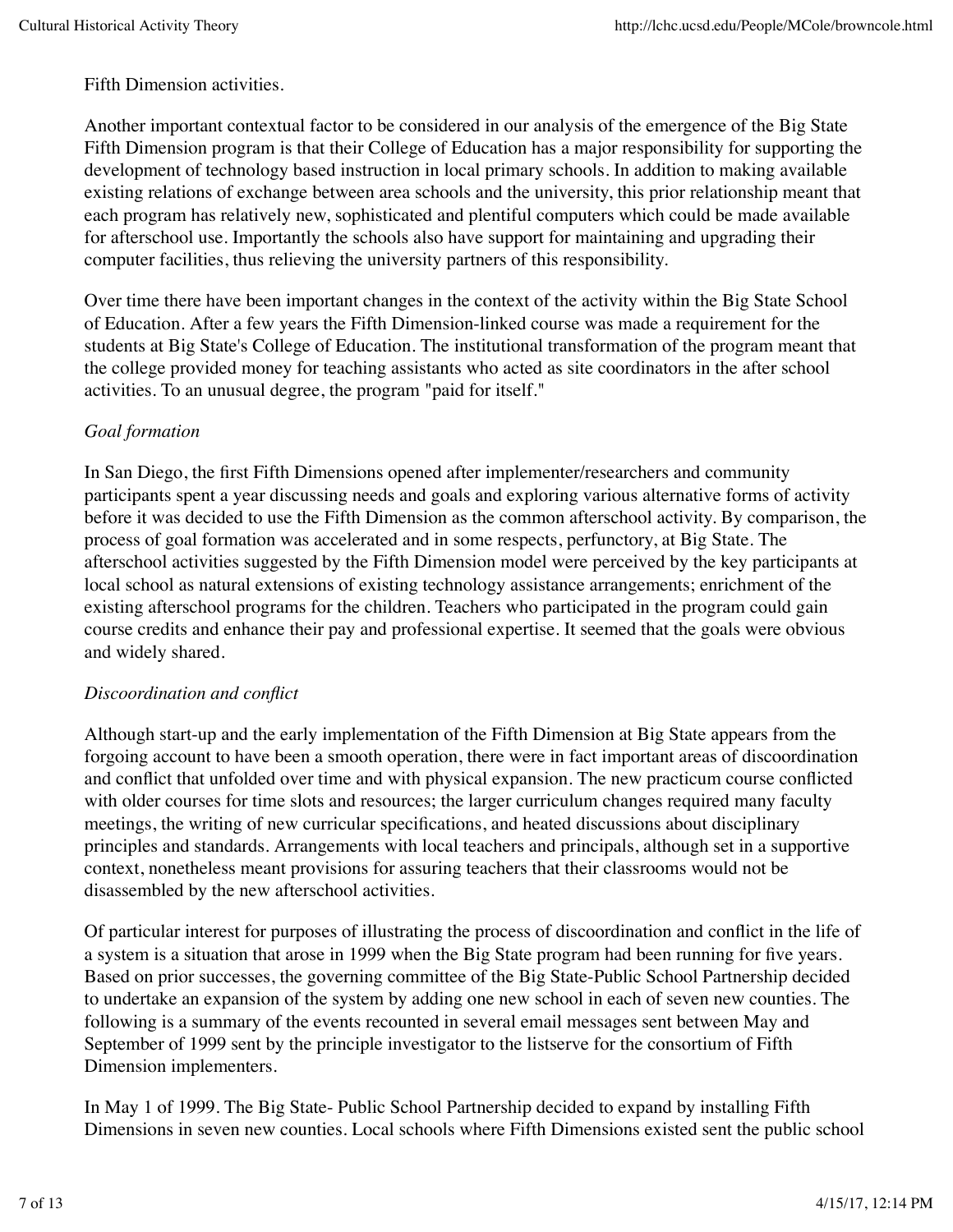After School Program project director an outline of tasks that needed to be completed in order to adapt the Fifth Dimension for very different contexts. These adaptations involved grade /age level differences in activity selection, software adaptation, arranging for technology upgrades and scheduling of interns and site assignment. A formal letter was sent to the Dean of the college outlining tasks that college administrators needed to accomplish and received a reassuring, supportive reply. In addition, a Fifth Dimension technology staff member was involved in coordination the identification and completion of tasks that lay ahead for the group.

The disruption began with failure of school and university partners to meet to discuss the tasks outlined and failure to accomplish any of them without meeting. Furthermore, the districts' school year began on August 14 and the university's academic year began August 21. The urgency, time spent planning, and relative priorities of each of the partners was badly out of alignment well into late summer of 1999.

The Big State Principle investigator reflected on these developments:

"Our 5D group was very concerned. We knew that 5Ds did not emerge effortlessly. More important we expected the list of tasks we outlined to be a coordinating tool for planning the installation of 5Ds. At the time we were deciding what steps to take, we received messages from the school about how we were getting along in "installing 5Ds" at the very schools which were not giving us information we needed to as outlined in the tasks. As might be expected, the schools were concerned that we were not moving fast enough especially with regard to access to information about school grades. However, we had already decided that we had to move, even if we had to collect the information ourselves. We also needed the names and email addresses of the technology classroom folks at each site, since their classrooms will be affected and they will be the ones to "deal" with adding software, The tech teachers are the ones who can tell us what is already in place (computer and software) in the school. Graduate student researchers had to visit each site to collect the information that the schools could have provided in May. This discoordination set the project back. The beginning of the project was very problematic... As might be guessed, (finding) solutions eats up our energy and requires us to divert our attention away from other tasks that need to be accomplished.

The above problem is typical of just one disruption created by the lack of coordination we asked for in the beginning. We have even more serious issues with the tasks we asked the Dean to accomplish. He waited until after the term started to have a meeting on the issues!!!

## *The Centrality of Communicative Practices and Mediational Means*

At the level of interpersonal interactions between college students and children there have been many similarities in the mediational means used: a maze with multiple rooms and multiple games within rooms, similar forms of computer hardward and software, the engaged of a mythical wizard-like patron/correspondent, instructional cards accompanying each game to provide scaffolding of the joint of activity of undergraduates and children.

The most interesting difference at this level concerns the communicative practices that have a distinct regional flavor owing to cultural features of the rural communities from which their Fifth Dimension draws its students. This area of the U.S. is heavily populated by Christian Fundamentalists who are inclined to adopt relatively strict norms concerning adult-child interaction and to favor a "transmission" model of education in contrast with the relatively egalitarian, and playful norms of the UCSD Fifth Dimensions. As a consequence, the communicative practices display somewhat more concern with issues of proper behavior and control.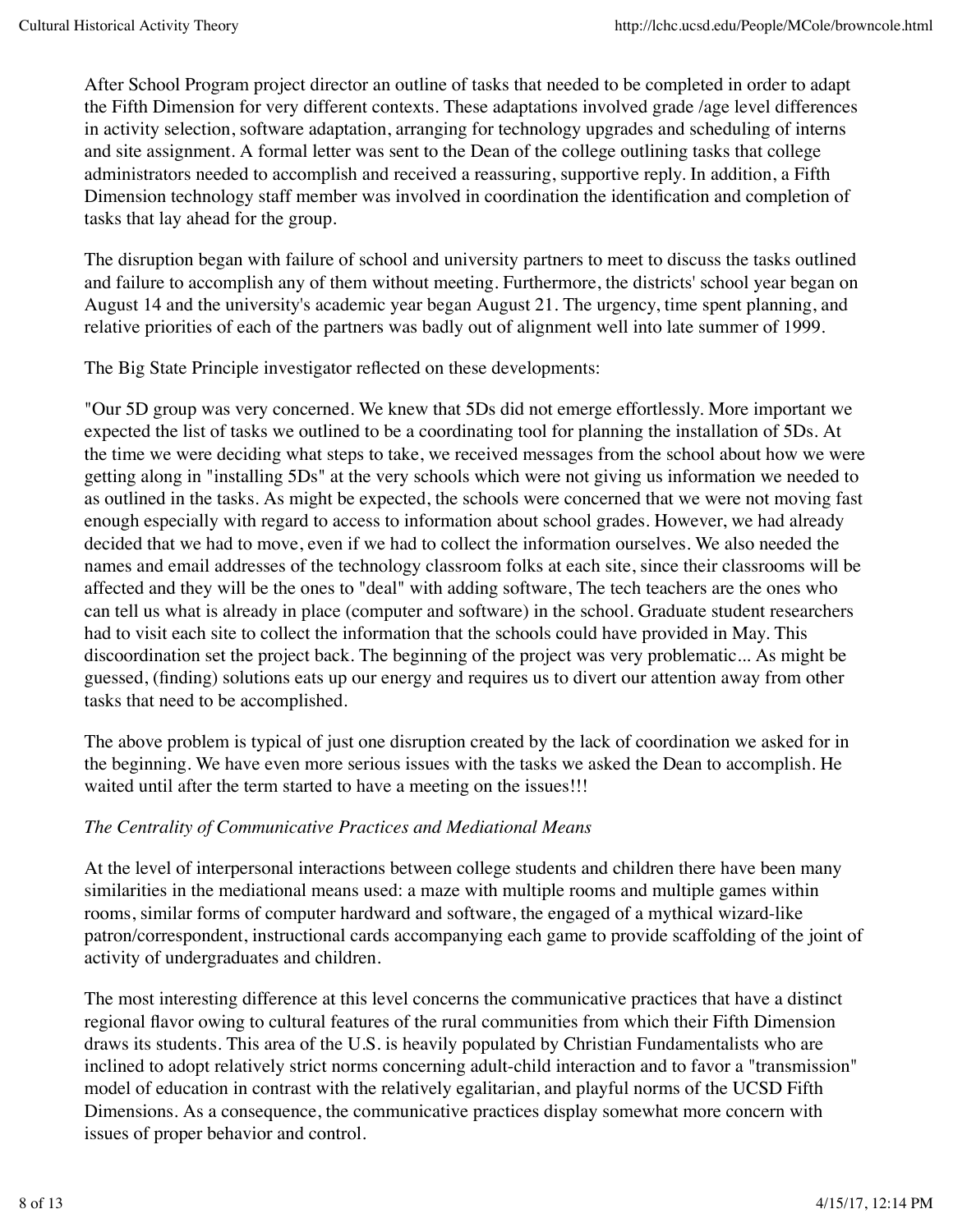As of this writing, Big State University has taken on the special task of supporting a national Clearinghouse for the far-flung set of Fifth Dimensions using a web page on the World Wide Web as a mediating instrument. Their ability to take on this role reflects the good fit between the Fifth Dimension model and the mission of the host department at the university, the involvement of numerous faculty members and graduate students at in running the program, and success in attracting outside funds and support for the needed expansions.

## **Small Private College**

At Small Private college, the Fifth Dimension was formed as a collaboration between one faculty member in the psychology department and the YMCA in a nearby town serving children from several elementary schools in the local area.

## *The Centrality of Context*

For Small Private College, teaching is the primary mission. Undergraduate liberal arts education and community service overshadow opportunities for research or exploring the uses of computer technology. Students were easily motivated to go into community settings to acquire work experience or to volunteer in community service. However, research and fieldwork associated with their college work were not important motives for them. Furthermore, the principle investigator's teaching load and departmental norms made it very difficult for the course to function during the entire academic year, requiring significant modifications of the educational practices associated with the original practicum in child development.

The implementer opened her site in a small town near the college where textile mills and biomedical light industry are the main sources of employment for the parents whose children attend the aftercare programs at the YMCA. The Fifth Dimension ran two days a week. In the fall it was part of the activities of a regularly scheduled class, but in the spring it ran primarily with volunteers who remained from the Fall supplemented by two partime assistants.

## *Goal formation*

As in the case of Big State U, the process of goal formation was truncated in the case of Small College because it coincided with the arrival there of the principle investigator as a new faculty member, creating pressure to get the activities up and going so that data could be collected as part of the larger effort to evaluate this kind of innovation. The local YMCA staff welcomed the idea of a computer-based activity starting up at their institution. The principle investigator initiated a series of workshops so that the staff of the Y would be able to act as site coordinators, which meant learning how to use the hardware, software, and artifacts important in the Fifth Dimension play world, as well as the "principles of cooperative learning" which the principle investigator brought with her.

This effort was not successful. The Y staff approved of having the activity at their site, but they did not exhibit significant interest in sharing responsibility for running it.

When the effort to involve Y staff failed, two students who had been in the professorsi college course were hired to run the Fifth Dimension. They were encouraged to continue trying to involve the local staff because the principle investigator understood from prior experience that success hinged on local staff commitment to be trained and the presence of financial resources to make this happen.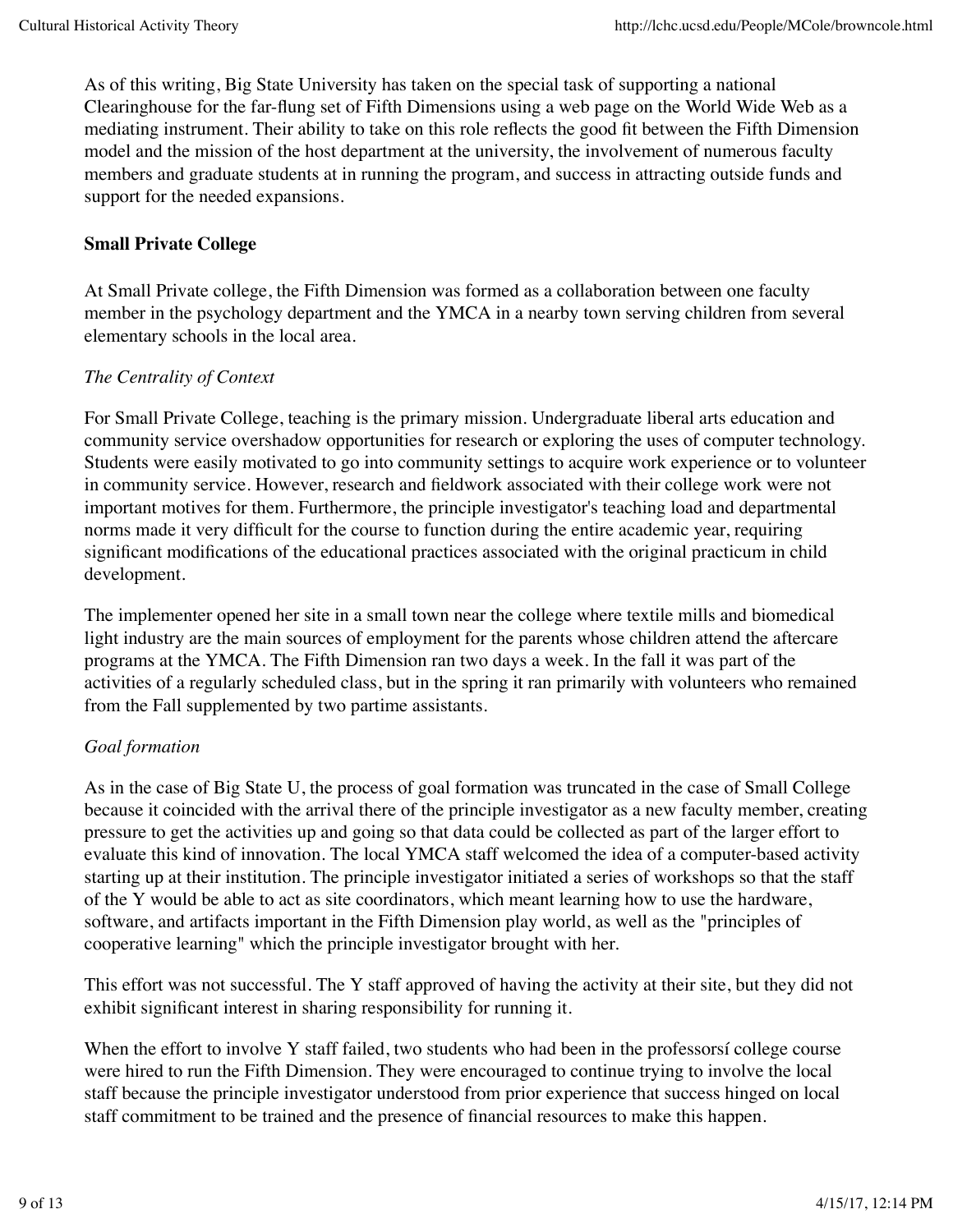## *Leading activities*

The faculty implementer of this site had interpreted her appointment in the Psychology program as an opportunity to introduce new theories and methods for use in community settings to the students and faculty at the college. At the same time, she saw an opportunity to cultivate independence, ownership and responsibility for the activity among the staff of a local organization (the YMCA). She assumed that the College's orientation to local service would serve her well. However, the faculty of her college did not find mixing education and service an important goal. They allowed her to undertake the effort as a sideline or hobby, since teaching research methods was not a priority for the department.

For their part, the YMCA staff welcomed the help of the college students, but were not very curious about the program or the opportunities it might open up for them or for the children. Neither college nor club staff saw their interests coinciding with those of the principle investigator. The need to depend on volunteer and paid undergraduate labor for half the year created ongoing difficulties.

A part of the YMCA's staff's reluctance to embrace the activity derived from the same contextual/cultural factors that were present at Big State University approximately 100 miles away. The local adults in the surrounding communities, including the YMCA staff, were used to the YMCA as a recreation/daycare environment. For them, mixing play and education was an unusual idea. Moreover, in so far as the playful aspects of the Fifth Dimension induced children to be imaginative and often rambunctious, adults actively disapproved of the resulting behavior. Hence, while play could be said to be the leading activity for the children, it was viewed with suspicion by local adults. At one point the principal investigator reported that the Fifth Dimension was "*seen by the club as a babysitter; that it was not easy to get YMCA staff to see computers and games as friendly and worthwhile.*"

While the undergraduates were content to play with the children and get credit for their community service, they had little incentive to learn how to write fieldnotes or to do community based research. Community service, which was a genuine motive for them, was treated by most as a well-bounded, short term commitment.

## *Communicative Practices and Mediational Means*

As in the case of Big State University, the traditional mediational means of computer games, a maze, task cards, a corresponding mythical entity, and so on were successfully introduced into the Small Private College Fifth Dimension. However, the practices which emerged in this context diverged from the initial model considerably more than at Big State sites. Focused as they were on compliant behavior and control, the YMCA staff discouraged playfulness. As a means to increase control, they initiated a division of children's access to the Fifth Dimension, separating boys and girls and monitored the activities with this goal in mind. The skewing of the activities toward transmission education and control was particularly noticeable during the spring semester when only a few undergraduate students were present. The markedly increased ratio of children to adults would have made implementation of a culture of collaborative learning difficult to implement in any context. In the YMCA authority structure, collaborative engagement was especially difficult to achieve. Fifth Dimension practices priveleging collaboration over control seemed to have no chance to take hold.

During the second year at this site, the principle investigator commented that while the presence of computers and computer games had gained acceptance at the YMCA, she was reluctant to call the activity a Fifth Dimension.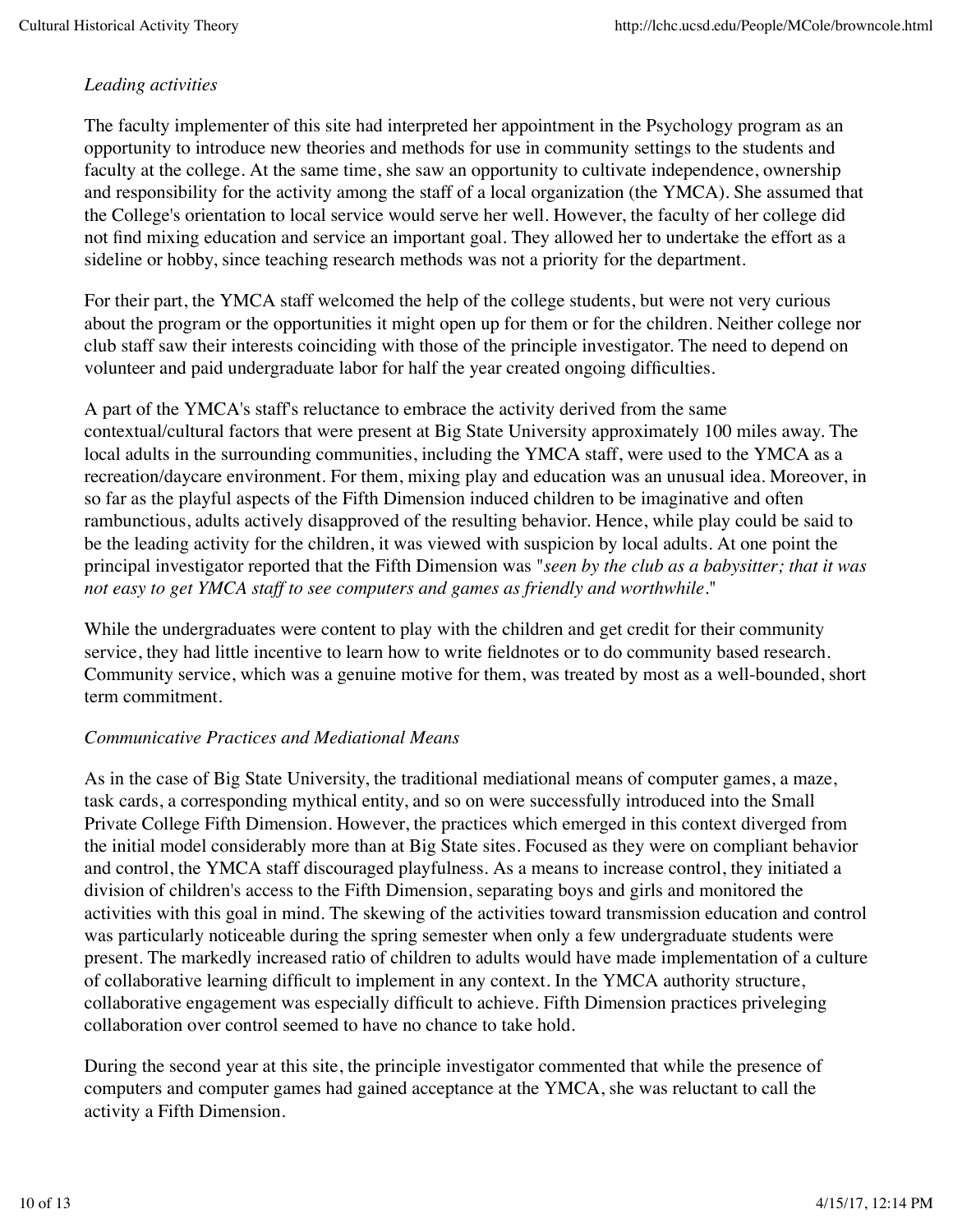# **Discoordinations**

From the forgoing description it should come as no surprise that the Small College Fifth Dimension was rife with contradictions. The principle investigator's expectations based on her prior experience running a Fifth Dimension in the deep South and from participating in the original Fifth Dimension at LCHC, and her identification with Vygotskian theory did not stand her in good stead. In this case the discoordinations eventually overwhelmed the system, leading the principle investigator to comment:

"The lesson I have learned about adapting a 5th D to a local environment is that each of these aspects has to involve that which is important and valuable and understandable not just to the college folks and the children but also to the adults controlling that environment. The original 5th D was developed by adults who had a strong theory about learning and development, strong culturally based views of what children should learn, and well established patterns of interacting with children and with other adults. Other adults in other environments have different views, different goals, different theories. At the (local) YMCA it seems important to the adults (parents, directors, counselors) that children learn manners, deference, obedience. It is important that they use tools and other equipment "the right way".

Near the end of her effort, the principle investigator warned her Consortium colleagues about the dangers of assuming readiness and need in target community settings for a particular philosophy of education. She directly cautioned others not to discount a "competing philosophy of education (or competing ideas about how best to interact with children) at work in these community settings."

#### **Reflections on using the CHAT toolkit**

Reflecting on these two efforts to generalize the Fifth Dimension to markedly different contexts , and reviewing their lessons with respect to the basic principles discussed, what have we learned? We have come to expect the cyclical emphasis of progress and problems over the life of a local adaptation. For example, goal formation is not something that happens once. To put it simply, goals need to be worked out on an ongoing basis. What can we glean from comparing, in detail, the life histories of these sites? What lessons shall we draw from our comparisons? What do we make of sites whose fieldnotes include a litany of near-disasters but survive year after year, as compared to sites where the whole system fails before an appropriate solution to a familiar problem can be generated?

Big States' network persists as a sort of module rolled out to schools and produced by the university. It seems to do very well with out much grassroots "community input" at the content, staffing or funding level that the model as developed at UC San Diego assumed. As long as gains on the end of year exams the children take continue, the "dynamic relations of exchange" " between the Fifth Dimension researchers and the Big State area schools should remain at the good tenant/landlord level. This relationship does not seem to require deep conversations about after-school pedagogy or methods.

In fact, some critical members of the larger Consortium of Fifth Dimension adaptations regard the Big State sites (which run at schools)as too "school-like" in their interactional norms and evaluation instruments. It is not an "alternative enough" alternative for some colleagues. But it is a unequivocal "success" for those locally involved in sustaining it.

Meanwhile, why did the Small Private College project fail? Which of its many problems was necessary and which was sufficient to cause its demise? If there was a steady supply of undergraduates and a regular course would it have survived? Other sites have been able to run well with very few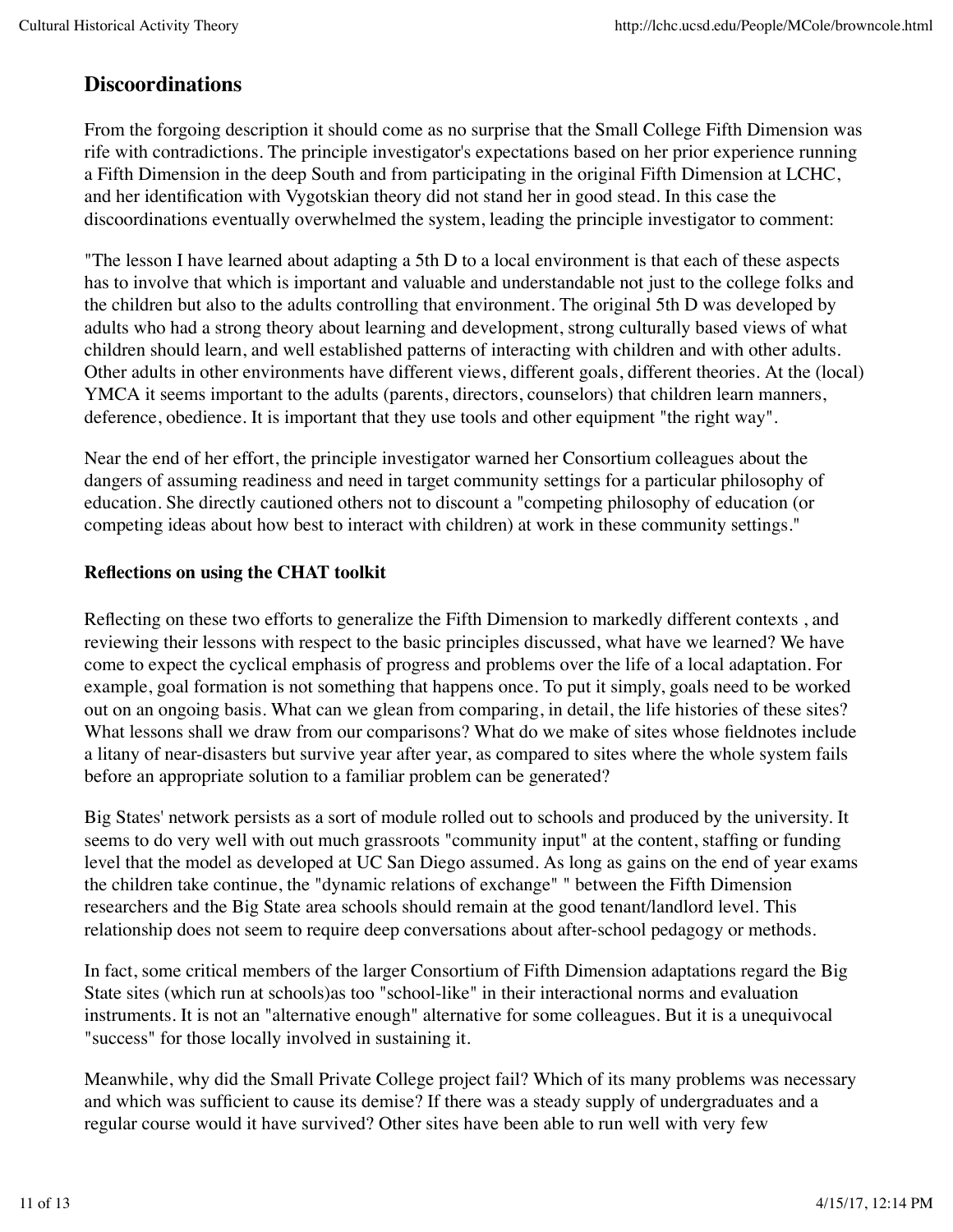undergraduates. They have also managed to survive without a fully worked out research practicum and with philosophical differences between partners. Perhaps where the model is really valued by its community host, all other shortages are survivable.

#### **Back to the idea of context**

. CHAT can help us understand both the possibilities and tensions in university community collaborations present from the beginning that keep erupting at various times and places. Our use of CHAT has helped us learn that there is no fixed hierarchy of problems: all sorts of "dire circumstances" have arisen and Fifth Dimensions have survived. That is the lesson of context. Problems that one set of institutions work through as a matter of course in one setting can be disastrous in another setting. This is the lesson of goal formation and the nature of the leading activities: all sorts of goal formation processes are valid, but the test of time is whether the goals support and extend the motives associated with the leading activities of people the collaborating institutions.

Another thing we have learned is that tucking the Fifth Dimension into the rhetorical envelope of high technology--better quality games, deeper understanding of computers, better destinations for kids on the Internet---does not protect the model or its adapters from the friction of collaboration involved in all forms of institutional change. The Fifth Dimension model assumes particular ideals with respect to learning and education. When push comes to shove, these fundamental ideals of the model may not be shared, or they may not be worth the disruptions they cause the people who must turn their institutional ships away from accepted routines. Sometimes the non-sharing of motives and goals results in failure. Sometimes disagreements over priorities are tolerable if leading activities are supported elsewhere in a zone of contact.

In addition, our extensive archive of over 8,000 electronic fieldnotes can be viewed as a tapestry with discernable patterns--our analysis of this corpus is revealing that problems in university-community partnerships reveal can be fruitfully made explicit as and an object of joint inquiry. By examining these patterns, and reminding others of what has been forgotten in their own and othersí experience, we are using CHAT not as a predictive model but as an heuristic to help understand the growth and change of systems. In the future, we will continue to examine the viewpoints on activity of various participants in this Consortium, connecting each subjectivity to the tools that help engage the object, and the social context, e.g. rules which constrain their engagement with the object, the community sharing an object and the negotiation of a division of labor differentiating approaches and desired outcomes for the object.

Finally, we continue to believe that using the toolkit to create, implement and evaluate these systems, it is possible to make a positive contribution to the ongoing problem of how to improve the overall educational experience of children in the after school hours. The range of institutional arrangements that might sustain such an effort are enormous, but at least we do not approach the task bare handed.

## **References**

Belle, D. (1999). *The after school lives of children: Alone and with others while their parents work*. NJ: Lawrence Erlbaum.

Bronfenbrenner, U., & Morris, P.A. (1998). The ecology of developmental processes. In R. Lerner (Ed.) *Handbook of Child Psychology*, Fifth edition. W. Damon Editor in Chief. NY: Wiley. pp. 993-1028.